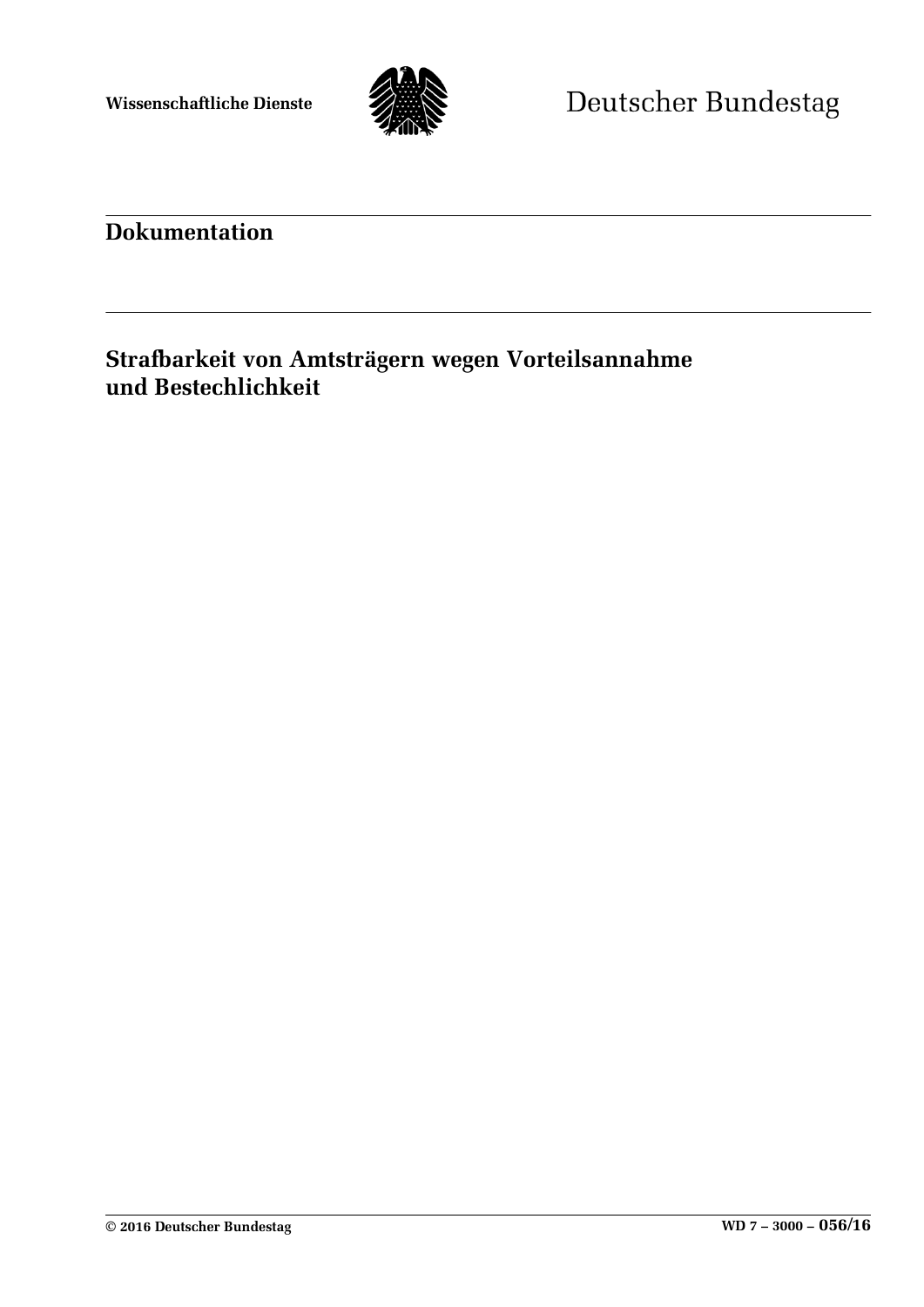## **Strafbarkeit von Amtsträgern wegen Vorteilsannahme und Bestechlichkeit**

Abschluss der Arbeit: 7. April 2016<br>Fachbereich: WD 7: Zivil-.

Aktenzeichen: WD 7 – 3000 – 056/16 WD 7: Zivil-, Straf- u. Verfahrensrecht, Umweltschutzrecht, Verkehr, Bau und Stadtentwicklung

Die Wissenschaftlichen Dienste des Deutschen Bundestages unterstützen die Mitglieder des Deutschen Bundestages bei ihrer mandatsbezogenen Tätigkeit. Ihre Arbeiten geben nicht die Auffassung des Deutschen Bundestages, eines seiner Organe oder der Bundestagsverwaltung wieder. Vielmehr liegen sie in der fachlichen Verantwortung der Verfasserinnen und Verfasser sowie der Fachbereichsleitung. Arbeiten der Wissenschaftlichen Dienste geben nur den zum Zeitpunkt der Erstellung des Textes aktuellen Stand wieder und stellen eine individuelle Auftragsarbeit für einen Abgeordneten des Bundestages dar. Die Arbeiten können der Geheimschutzordnung des Bundestages unterliegende, geschützte oder andere nicht zur Veröffentlichung geeignete Informationen enthalten. Eine beabsichtigte Weitergabe oder Veröffentlichung ist vorab dem jeweiligen Fachbereich anzuzeigen und nur mit Angabe der Quelle zulässig. Der Fachbereich berät über die dabei zu berücksichtigenden Fragen.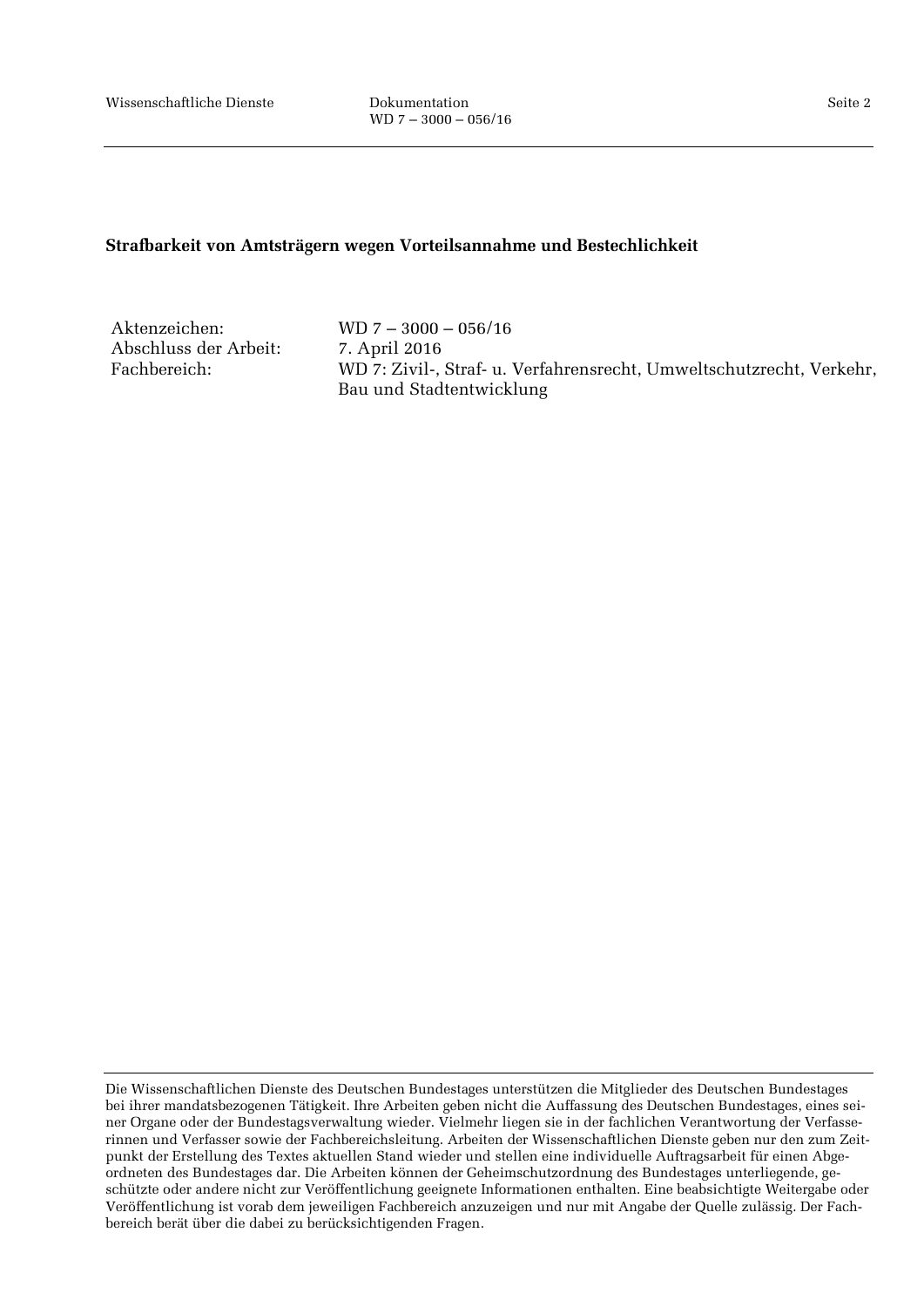-

Seite 3

Rechtswidrige Bereicherung von Beamten ("illicit enrichment of public officers") ist Gegenstand von Regelungen des Dreißigsten Abschnitts des Strafgesetzbuches (StGB)<sup>1</sup> über "Straftaten im Amt" (§§ 331 bis 358 StGB).

Die einschlägigen Vorschriften dort sind:

- **§ 331 StGB** über die Strafbarkeit der **Vorteilsannahme** und
- **§ 332 StGB** über die Strafbarkeit der **Bestechlichkeit**.

Ergänzend regelt **§ 335 StGB** die Bestrafung besonders schwerer Fälle der Bestechlichkeit.

Die genannten Straftatbestände haben in englischer Übersetzung folgenden Wortlaut<sup>2</sup>:

## **GERMAN CRIMINAL CODE / CHAPTER THIRTY – OFFENCES COMMITTED IN PUBLIC OFFICE**

### **Section 331 Taking bribes**

- (1) A public official or a person entrusted with special public service functions who demands, allows himself to be promised or accepts a benefit for himself or for a third person for the discharge of an official duty shall be liable to imprisonment not exceeding three years or a fine.
- (2) A judge or arbitrator who demands, allows himself to be promised or accepts a benefit for himself or a third person in return for the fact that he performed or will in the future perform a judicial act shall be liable to imprisonment not exceeding five years or a fine. The attempt shall be punishable.
- (3) The offence shall not be punishable under subsection (1) above if the offender allows himself to be promised or accepts a benefit which he did not demand and the competent public authority, within the scope of its powers, either previously authorises the acceptance or the offender promptly makes a report to it and it authorises the acceptance.

### **Section 332 Taking bribes meant as an incentive to violating one's official duties**

(1) A public official or person entrusted with special public service functions who demands, allows himself to be promised or accepts a benefit for himself or for a third person in return for the fact that he performed or will in the future perform an official act and thereby violated or will violate his official duties shall be liable to imprisonment from six months to five years. In less serious cases the penalty shall be imprisonment not exceeding three years or a fine. The attempt shall be punishable.

<sup>1</sup> Strafgesetzbuch in der Fassung der Bekanntmachung vom 13. November 1998 (BGBl. I S. 3322), zuletzt geändert durch Artikel 5 des Gesetzes vom 10. Dezember 2015 (BGBl. I S. 2218), abrufbar unter <http://www.gesetze-im-internet.de/stgb/> .

<sup>2</sup> Übernahme der Übersetzung des StGB von: [http://www.gesetze-im-internet.de/englisch\\_stgb/index.html.](http://www.gesetze-im-internet.de/englisch_stgb/index.html)